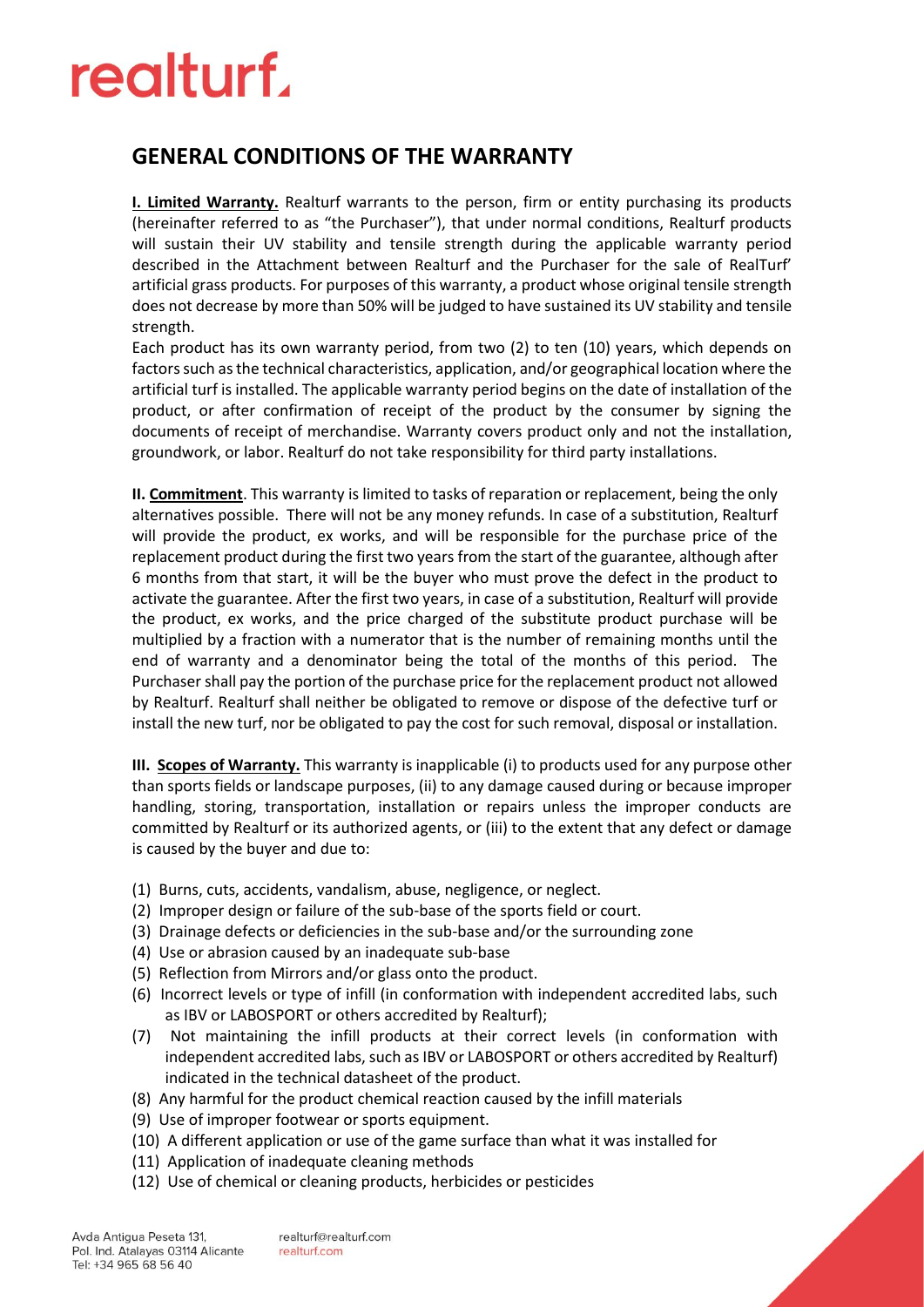## realturf.

- (13) The solar exposure range superior to 200W/m2
- (14) Causes of force majeure or other conditions that are uncontrollable by Realturf
- (15) A phenomenon of post fibrillation during or posterior to the installation with other purposes than infill material collocation
- (16) Failure to properly maintain, protect or repair the Products.

All the products will suffer a usual wear out produced by the use. Furthermore, from the factors mentioned above, the wear out of the product will depend, amongst other things, on the intensity of the usage.

It is considered a normal intensity an average of 30 weekly hours of use always when a minimum of 125 meters squared of the surface correspond to each player. The Realturf warranty does not cover the wear out for normal use. Realturf will not be responsible for any warranty that the Purchaser has emitted or realized in favor of the third person, including, amongst others, the warranties related to the lifespan of the products. The Purchaser will have to read attentively the actualized versions of documents and materials of information on the Realturf products, as well as the recommendations of maintenance and of optimization of performance.

**IV. Limitation of responsibility.** Realturf' total responsibility respecting any product with defect will not exceed in any case the purchase price of the same. Realturf will not be responsible in any case, either for the disposition in a contract or under responsibility for extra contractual illicit act (including amongst others, strict responsibility and/or equity theory), of the benefit or revenue loss, loss of use or similar economic losses, nor of the indirect, special, incidental, consequential, punitive or similar damage derived from usage, conditions, possession, performance, maintenance, non-delivery or late delivery of the products, including in the case of notification to Realturf of a possible existence of such damage.

**V. Unique Warranty.** The warranty indicated previously is the only valid guarantee that exists regarding Realturf products, and substitutes any other warranty, oral or written, of any type, which could affect these products. The solutions for defects by the means of reparation and/or substitution proposed in the article 2 in the present document are the only obligations that Realturf acquires regarding these products, and the only solutions for which the Purchaser can opt for under this warranty, except for contrary stipulation contained in the present document. Realturf does not assume any other warranty respecting its products, neither explicitly nor implicitly, including amongst others, commercial warranties, of aptitude for determined purposes or the infringement of the third-party rights.

**VI. Modifications**. This warranty, the terms and standard conditions of sale of Realturf establish the integral and final agreement of the parties related to quality and the efficiency of the Products and will be considered the only valid warranty respecting the same. No distributor, commercial or similar is authorized to emit warranties that are not covered by the dispositions of this document, nor amplify the periods of warranty set here, nor change, vary, amend or amplify the dispositions of the present warranty. All changes, modifications or amplifying of the present warranty must be written and the resulting document will have to be signed by an authorized representative of Realturf.

**VII. Resignation Clause.** The fact that Realturf does not exercise some rights or faculties established in the present document or does not adopt legal solutions indicated in the same, or delays the exercise of adoption, does not imply that it renounces them. The partial or only

realturf@realturf.com realturf.com